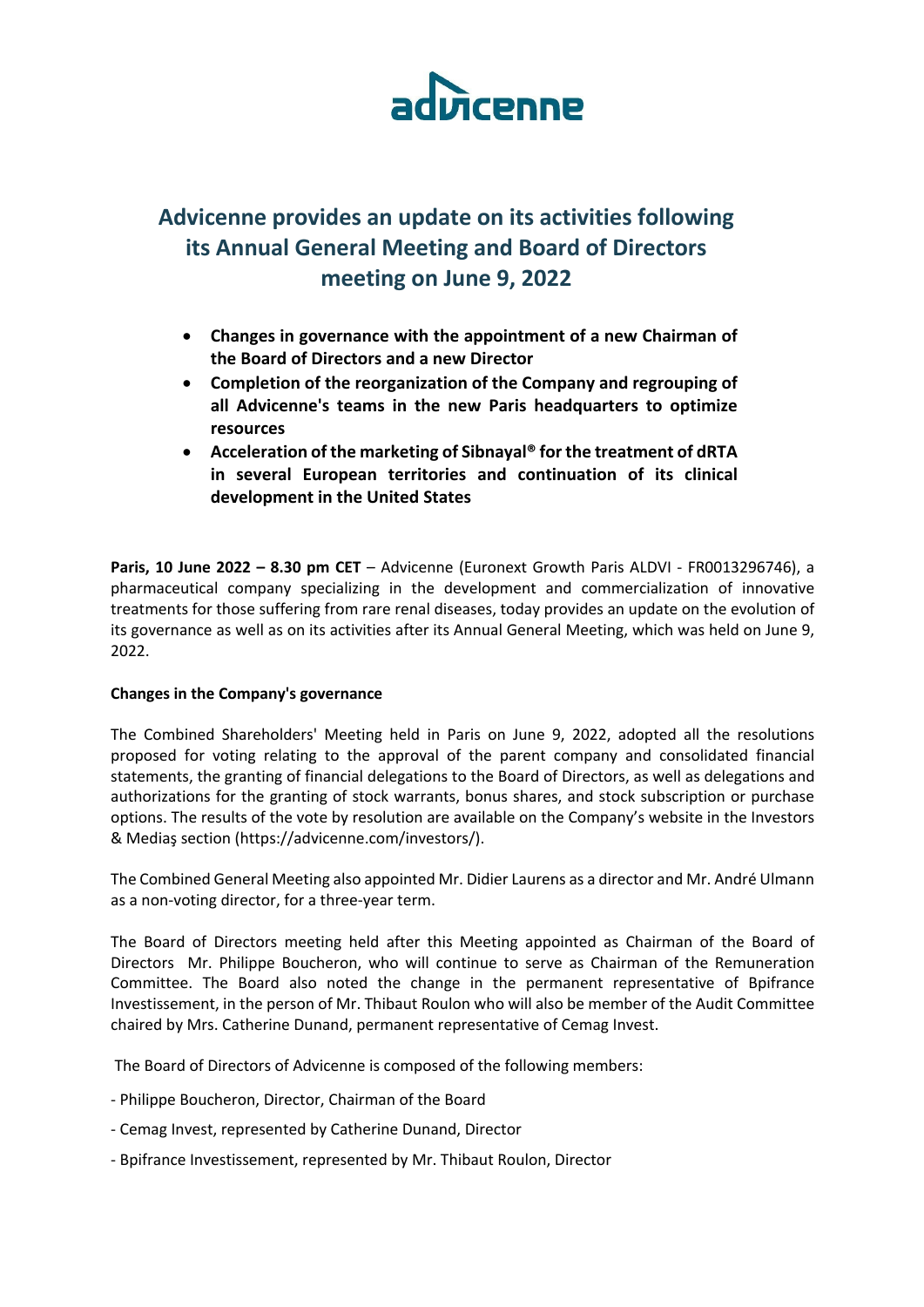

- Irdi Soridec Gestion, represented by Mr. Jean-Michel Petit, director
- Ms Charlotte Sibley, independent director
- Mrs. Hege Hellstrom, independent director
- Mr. Didier Laurens, director, Chief Executive Officer.

Mr. André Ulmann is a non-voting member of the Board.

The Combined General Meeting was an opportunity to present the progress of the Company's various programs and strategy.

# **Finalization of the Company's reorganization**

Since March 2022, the Company has been in its new headquarters in Paris, where all French teams will move by the end of June. The historical offices in Nîmes will be closed, completing the reorganization begun last year. The new headquarters bring together all departments and have facilities that comply with regulations for pharmaceutical establishments.

# **Commercial development of licensed drugs**

Advicenne markets several products in the field of neurology through distribution agreements. These products generated sales of approximately 2 million euros in 2021. The Company is pursuing the commercial development of these products and is exploring options that would allow it to increase, in particular, the value creation of Likozam®, a formulation of clobazam in oral suspension.

In addition, the Company recalls that it has led the development of ADV6209 (Ozalin®), which has had marketing authorization (MA) since 2018, for which the worldwide rights were transferred in 2016 to the Swiss laboratory Primex Pharmaceuticals AG; the product is distributed in the main European countries. Its commercial expansion should continue with the resumption of scheduled surgical procedures in children as well as the upcoming opening of other European countries. Advicenne notes that the execution of the agreement is subject to the payment of royalties of a cumulative amount of 33 million euros by 2025.

## **Continued commercial (Europe) and clinical development of Sibnayal®**

Following the granting of marketing authorization in Europe for Sibnayal®, Advicenne is continuing its discussions with the health authorities with a view to setting the price and reimbursement conditions for the drug. The Company which has already signed several exclusive distribution partnerships covering Belgium, the Netherlands, Central and Eastern European countries and the Nordic countries, intends to make this treatment available in other European countries and other geographical areas soon. Across the Atlantic, Advicenne intends to pursue the clinical development of ADV7103 in dRTA while preserving the economic profitability of its investments, which could be achieved through a partnership. Advicenne is continuing to prepare clinical trials with a view to extending the indication of ADV7103 to cystinuria in both Europe and North America.

**Didier Laurens, Chief Executive Officer of Advicenne, said:** "*Over the past few months, Advicenne has achieved a number of successes while continuing its transformation and controlling its expenses. We are now fully dedicated to market access and the commercialization of our products. This is the case for Sibnayal, for which we have signed the first distribution partnerships in Europe, a trend that will intensify in the coming months, not only in the four major European markets (Germany, United*